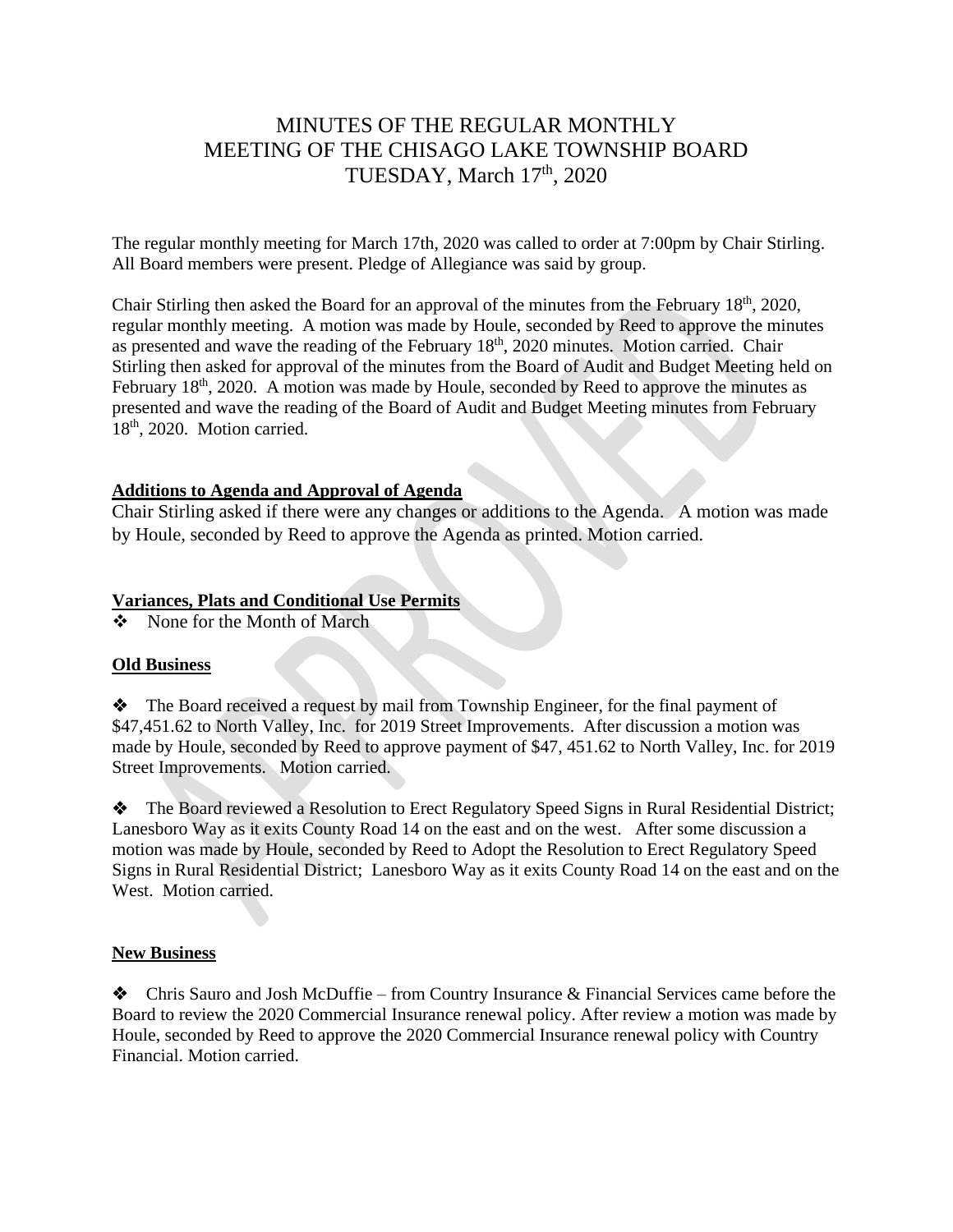#### Page 2 of March 2020 Minutes

❖ Travis Greene, Center City Fire Chief, did not attend due to the COVID-19. He requested the Board to review the 2020 Center City Fire department budget for \$39,000 and contact him if they had any questions. After review a motion was made by Houle, second by Reed to approve the 2020 Center City Fire department budget for \$39,000. Motion carried.

❖ John Olinger, Lindstrom City Administrator, did not attend due to the COVID-19. He requested the Board to review the City of Lindstrom Fire department final bill for 2019 and the estimated bill for 2020 and contact him if they had any questions. After reviewing the 2019 final bill for \$783.59 a motion was made by Houle, seconded by Reed to pay the 2019 final bill amount of \$783.59. Motion carried.

The Board then reviewed the City of Lindstrom Fire department estimated bill for 2020. After review a motion was made by Houle, seconded by Reed to table this until a representative from the City of Lindstrom can attend a meeting for further explanation. Motion carried.

 $\triangleleft$  Steele Chicks Recycling requested to begin recycling the 3<sup>rd</sup> Saturday of each month beginning in April thru October. After some discussion a motion was made by Houle, seconded by Reed for Clerk Peterson to make a bona fide written agreement with a price and description of service with Steele Chicks Recycling to allow them to begin their recycling the  $3<sup>rd</sup>$  Saturday of each month beginning in April through October. Motion carried.

❖ The Board then discussed the town hall usage during COVID-19 pandemic. After discussion a motion was made by Houle, seconded by Reed, to go ahead with rental bookings, but if they need to cancel for health reasons we will issue a refund. Treasurer Straub asked the Board how we want to handle paying employees if they are affected by the COVID-19 pandemic. Employees agreed to use their sick time if affected by pandemic.

# **Road Report** – Matt Wikelius

❖ Matt Wikelius informed the Board of the following:

- ➢ The maintenance department has ordered the blue signs for new builds. They are going to be ordering approximately 35 new intersection signs. Once these signs are installed all the signs North of hwy 8 will be new.
- ➢ Roads are holding up well right now.
- ➢ He received an estimate of \$7,500 from Sogard Electric to install light pole on corner of Town Hall parking lot. After discussion a motion was made to Houle, seconded by Reed to hire Sogard Electric to install light pole on corner of Town Hall parking lot for \$7,500. Motion carried.

# **Information for Officials**

- ❖ Clerk Peterson informed the Board of the following:
	- $\triangleright$  March 24<sup>th</sup>, 2020 St. Cloud Short Courses Cancelled Due to COVID-19
	- $\triangleright$  March 25<sup>th</sup>, 2020 Countrywide Meeting Cancelled Due to COVID-19
	- $\triangleright$  April 16<sup>th</sup>, 2020 Board of Appeal & Equalization Meeting schedule for 1:30 at Government **Center**
	- ➢ Handed out information on Spring Damage Reporting that was received from Scott Sellman, Chisago County Emergency Management
	- ➢ Report the Expenses for the PNP Election and Township Election